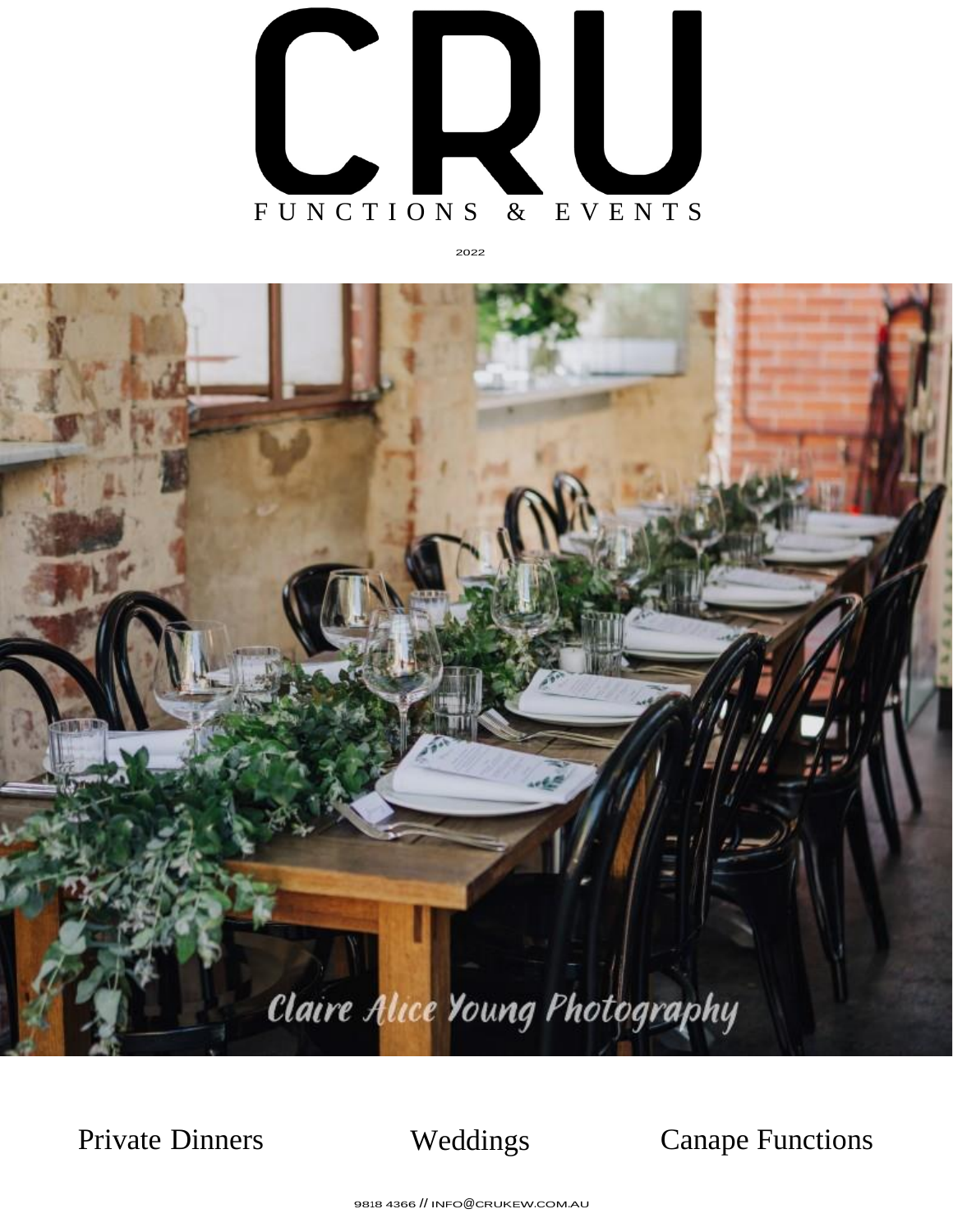

# Entertaining at CRU

Expertise and passion make functions and events at CRU truly unique.

Private dining, meeting spaces, celebrations, and cocktail functions are all available at CRU. Any time of the day. Work with our Functions Coordinator and Executive Chef to design a personalized experience that will create memories to last a lifetime.

Choose any one of our three unique locations at CRU; Private Dining Room, Courtyard and The Shed. From 10 guests to 75, we have what you need to make your event a great one.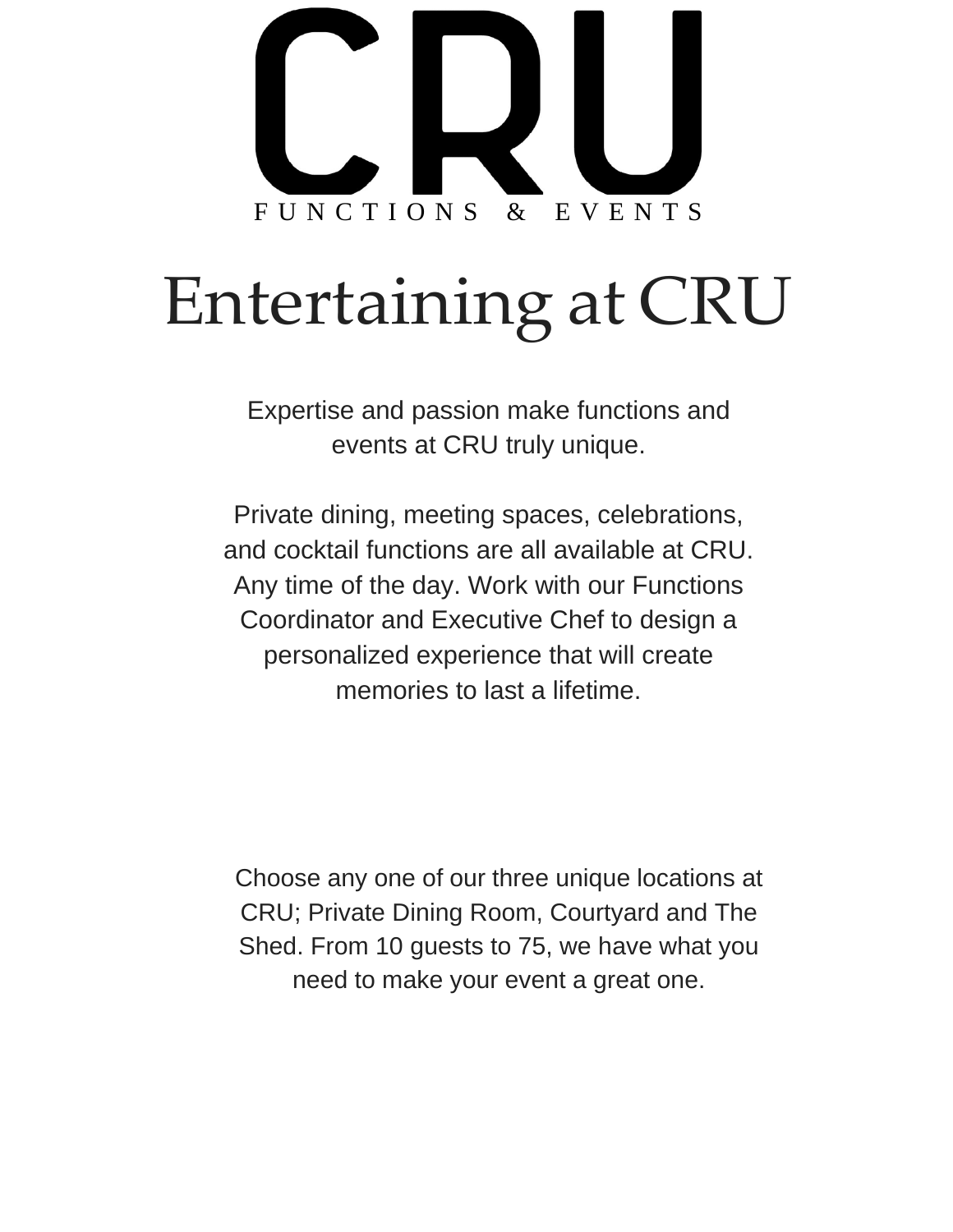### Our Spaces CRU has four different options for your next function, dinner, or meeting

CRU IS ALSO AVALIABLE FOR HIRE AS AN ENTIRE VENUE. WE ARE HAPPY TO DISCUSS OPENING ON SUNDAY, MONDAY & TUESDAY NIGHTS

THIS PACKAGE IS EXCLUSIVE TO CRU – NOT ANY VENUE OWNED BY CRU

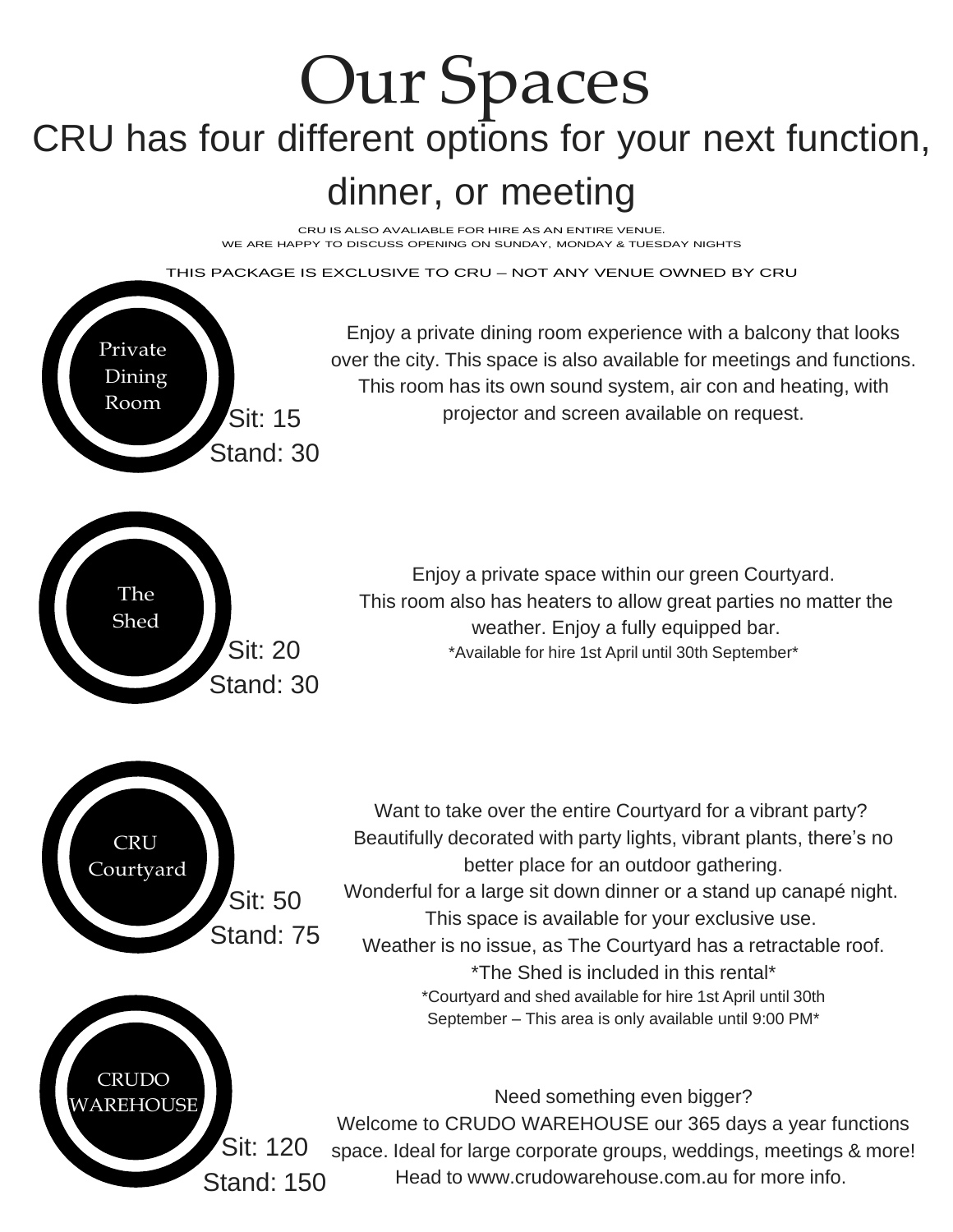## Dining Menu - 20 People + Under

2 Course with side salad & chips \$60 per person 3 Course with side salad & chips \$75 per person

Add + \$5 per person for extra shared side: Roasted Seasonal Veg/Herb Mash/Garlic Broccolini

This menu allows guests to select their main and dessert on the night (from your selection to offer)

ENTRÉE (SHARED) - CHOOSE THREE

Yoghurt flatbread W hummus, dates, pickled rhubarb, crispy chickpeas

Corn fritters W spinach labneh, charred lime, cucumber noodles

Planchette w selection of cured meats, cheeses, cornichons and crusty baguette

Calamari W rice flour, rocquette, paprika and lime mayo

MAIN CHOICE (GUESTS TO CHOOSE)

Served with shared sides of chips & salad

Paccheri w Tuscan beef ragu, tomato, pecorino

Potato gnocchi w king oyster mushroom, cavalo nero, green peas, cashews and basil pesto

Steak Frites 200g grilled porterhouse, fried, bearnaise sauce

Fish of the day

#### DESSERT (GUESTS TO CHOOSE)

Wattleseed and chocolate semifredddo W nuttella ganache, pistachio praline

Sorbet - assorted flavours

#### Crème Brulee

**Platters** Cheese, meat, vegetarian & fruit platters available as an addition upon request CONDIMENTS/SIDES SUBJECT TO CHANGE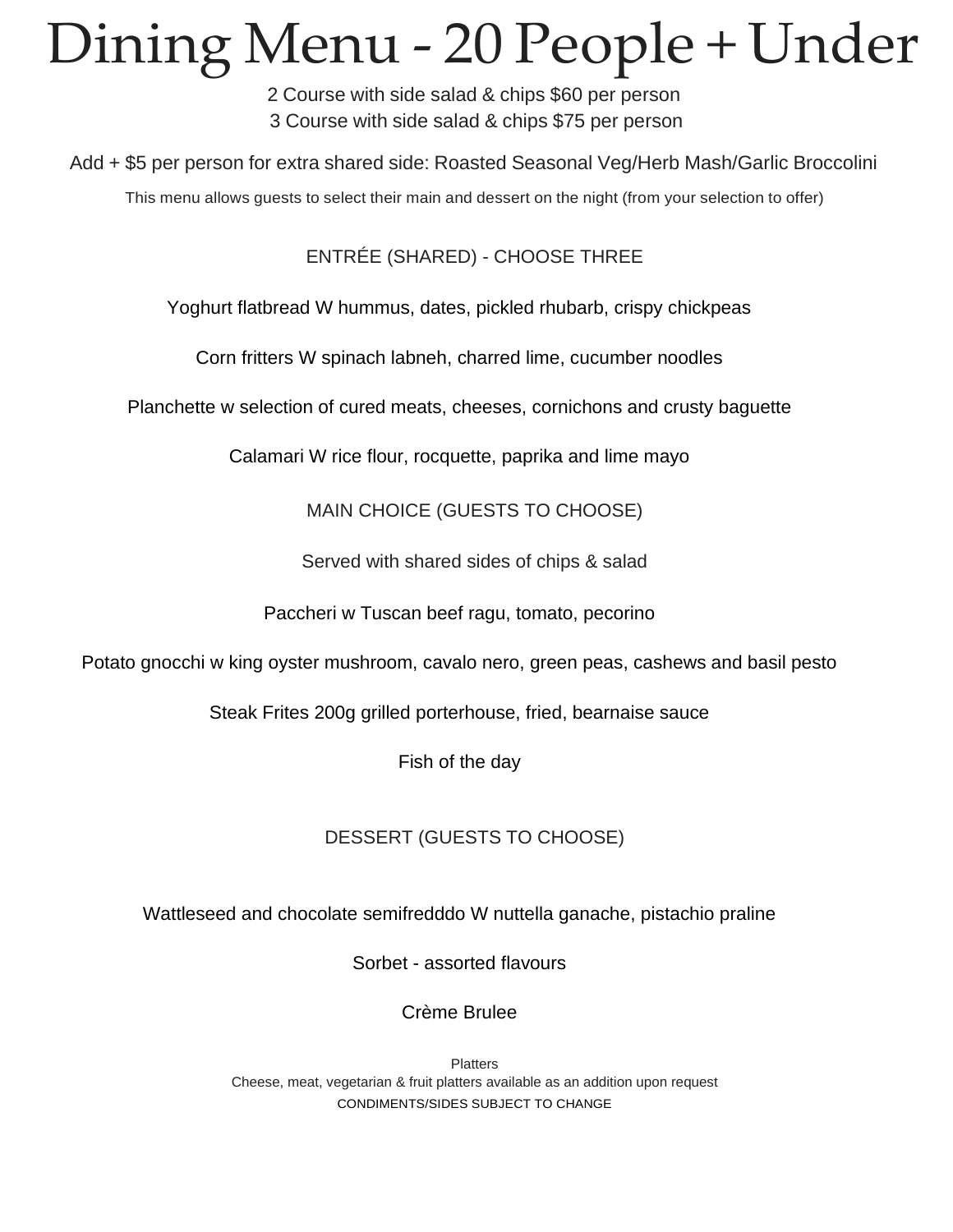## Dining Menu - 20 People + Over

2 Course with side salad & chips \$60per person 3 Course with side salad & chips \$75 per person

Add + \$5 per person for extra shared side: Roasted Seasonal Veg/Herb Mash/Garlic Broccolini

This menu is served ALTERNATE DROP (from your selection) for Main and Dessert

ENTRÉE (SHARED) - CHOOSE THREE

Yoghurt flatbread W hummus, dates, pickled rhubarb, crispy chickpeas

Corn fritters W spinach labneh, charred lime, cucumber noodles

Planchette w selection of cured meats, cheeses, cornichons and crusty baguette

Calamari W rice flour, rocquette, paprika and lime mayo

MAIN CHOICE (CHOOSE TWO)

Served with shared sides of chips & salad

Paccheri w Tuscan beef ragu, tomato, pecorino

Risotto of the day

Steak Frites 200g grilled porterhouse, fries, bearnaise sauce

Fish of the day

DESSERT (GUESTS TO CHOOSE)

Wattleseed and chocolate semifredddo W nuttella ganache, pistachio praline

Sorbet - assorted flavours

Crème Brulee

**Platters** Cheese, meat, vegetarian & fruit platters available as an addition upon request CONDIMENTS/SIDES SUBJECT TO CHANGE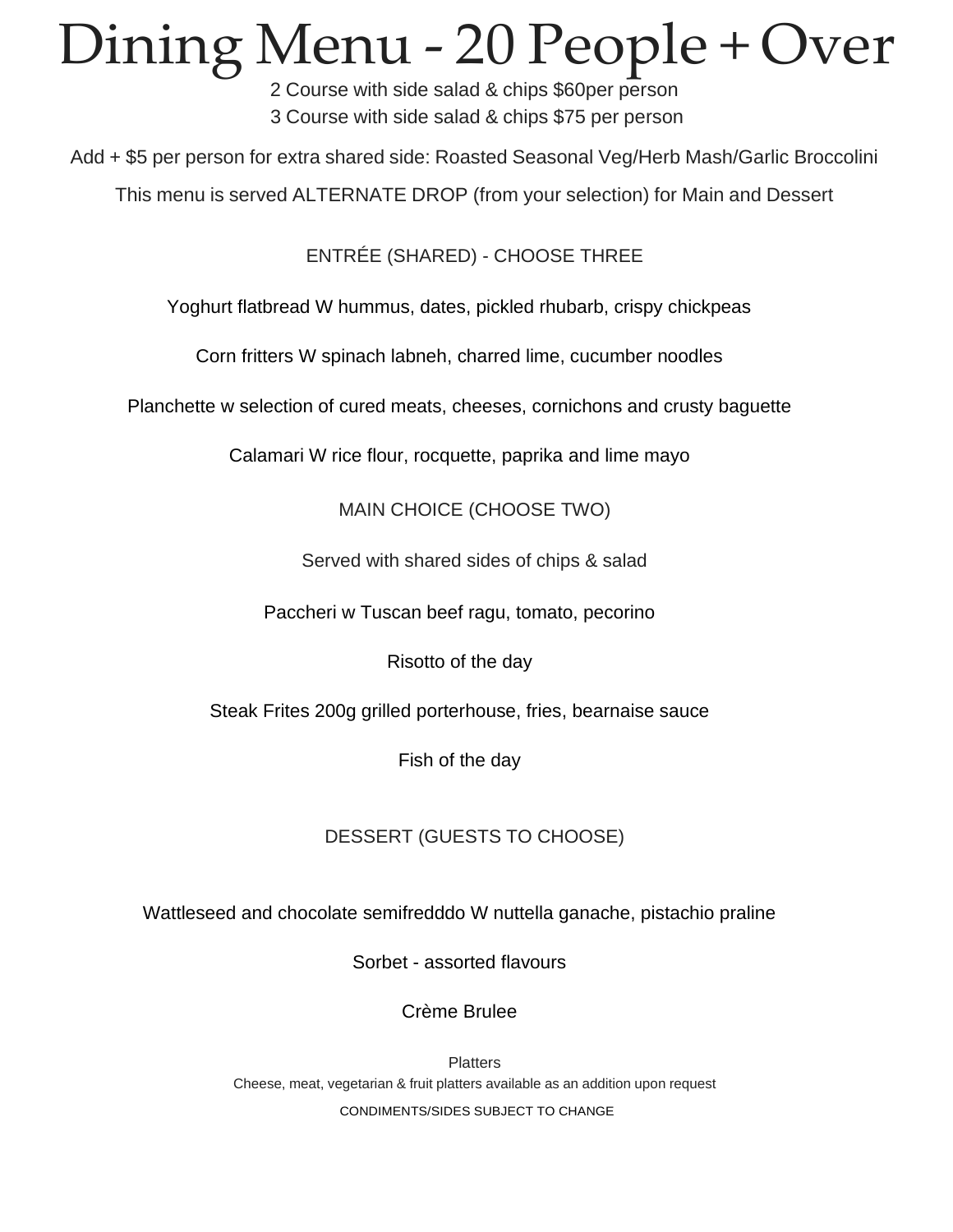## Breakfast Menu

\$28 Per Person: Available 8:00 AM to 11:00 AM Only One Meal + 1 tea, coffee, hot chocolate + 1 Orange Juice PARTIES OVER 10 GUESTS REQUIRED TO PRE-ORDER

#### **CHOICE OF**

COYO FRUIT BOWL (Vegan) Coconut and puffed quinoa, granola, seasonal fruit

BELGIUM WAFFLES orange curd, dark choc sorbet, berries, caramelised white choc

#### ROESTI

Smoked salmon, smashed avocado, herbed crème fraiche, poached eggs

FALAFEL AND MUSHROOMS grilled oyster mushroom, sweet potato falafel, corn, hummus, baby peppers (Vegan)

> EGGS BENNY Double smoked ham, chive béarnaise, poached eggs on an English Muffin

#### SCRAMBLED EGGS ON SOURDOUGH Bacon + smashed avocado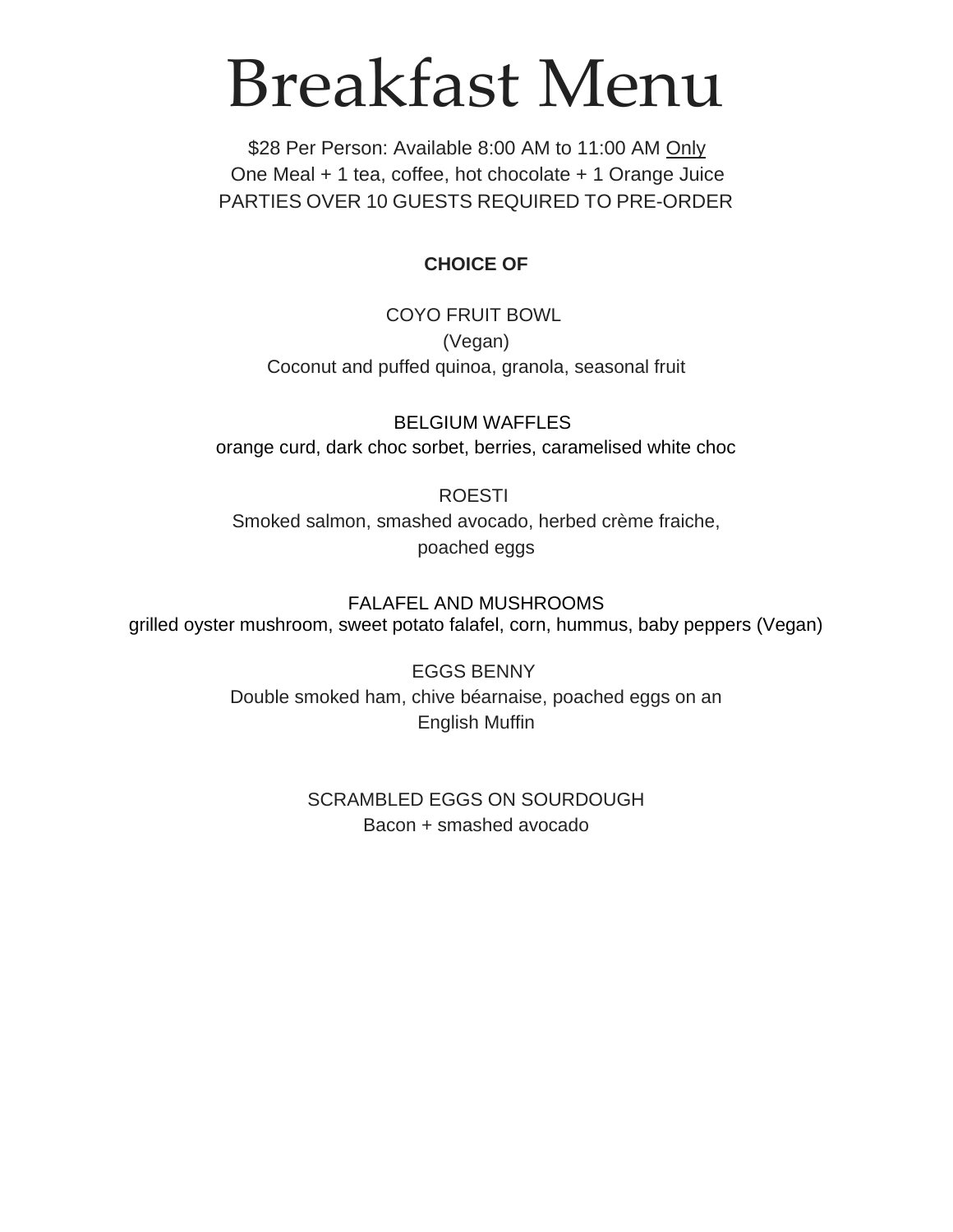# High Tea Menu

\$49 Per Person: Available 9:00 AM – 3:00 PM Unlimited tea and coffee + 1 Orange Juice per person Offered for Two Hours

Three Point Sandwiches

Chicken Salmon & Cucumber Egg & Lettuce Ham & Cheese

Mini Quiches

Scones – served with Jam & Cream

Assorted Selection of Tarts

Selection of Petite Fours **Brownies** Carrot Cake Biscuit (seasonal)

**Macaroons**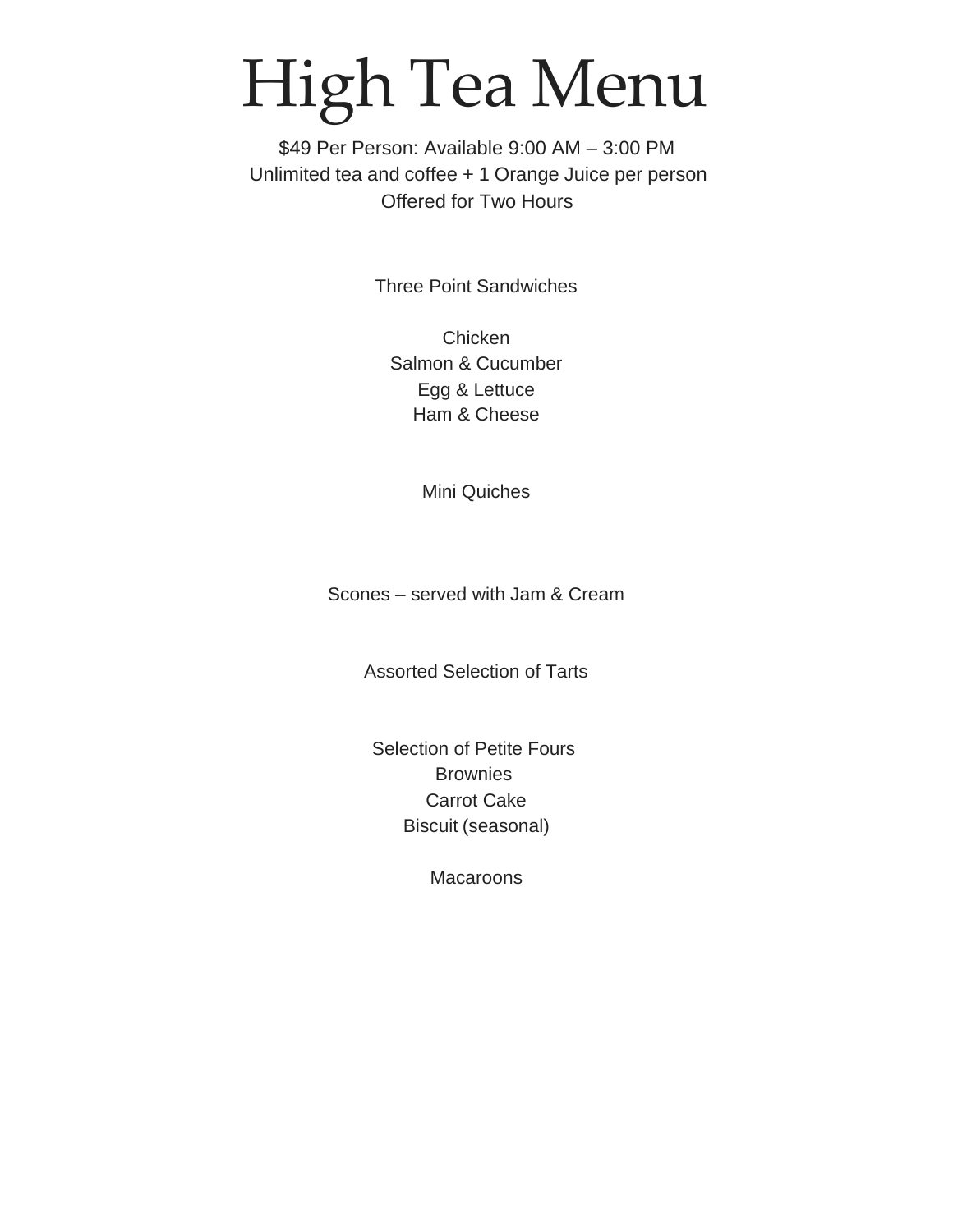Canape Menu

5 Pieces \$40 Per Person 7 Pieces \$54 Per Person

5 Pieces = Pick 4 Small + 1 Large (minimum 1 cold piece) 7 Pieces = Pick 5 Small + 2 Large (minimum 2 cold pieces)

#### **SMALL**

#### **(Hot)**

Sausage rolls Falafels w hummus Pizza bites: cheese and tomato/ ham, cheese tomato Moroccan chicken skewers Mixed veg skewers Crumbed haloumi arancini with chilli mayo

#### **(Cold)**

Poached chicken sandwich with mayo Tomato Bruschetta Hummus on crouton w goat cheese and crispy chickpeas (Vegan Option) Grilled zucchini crouton w sumac cream cheese (Vegan Option) Kingfish ceviche w hazelnut, pear and miso yuzu dressing Chocolate mousse shooter with fresh berries

#### **LARGE**

Southern fried chicken slider Cru cheeseburger slider Braised mushroom slider Prawn roll w remoulade and dill Chocolate and caramel tart w fresh berries

Fries- additional \$10 per bowl

Grazing platters available at additional cost

BASIC BEVERAGE PACKAGE: \$60 PER PERSON FOR 4 HOURS. ADD \$15 PER EXTRA HOUR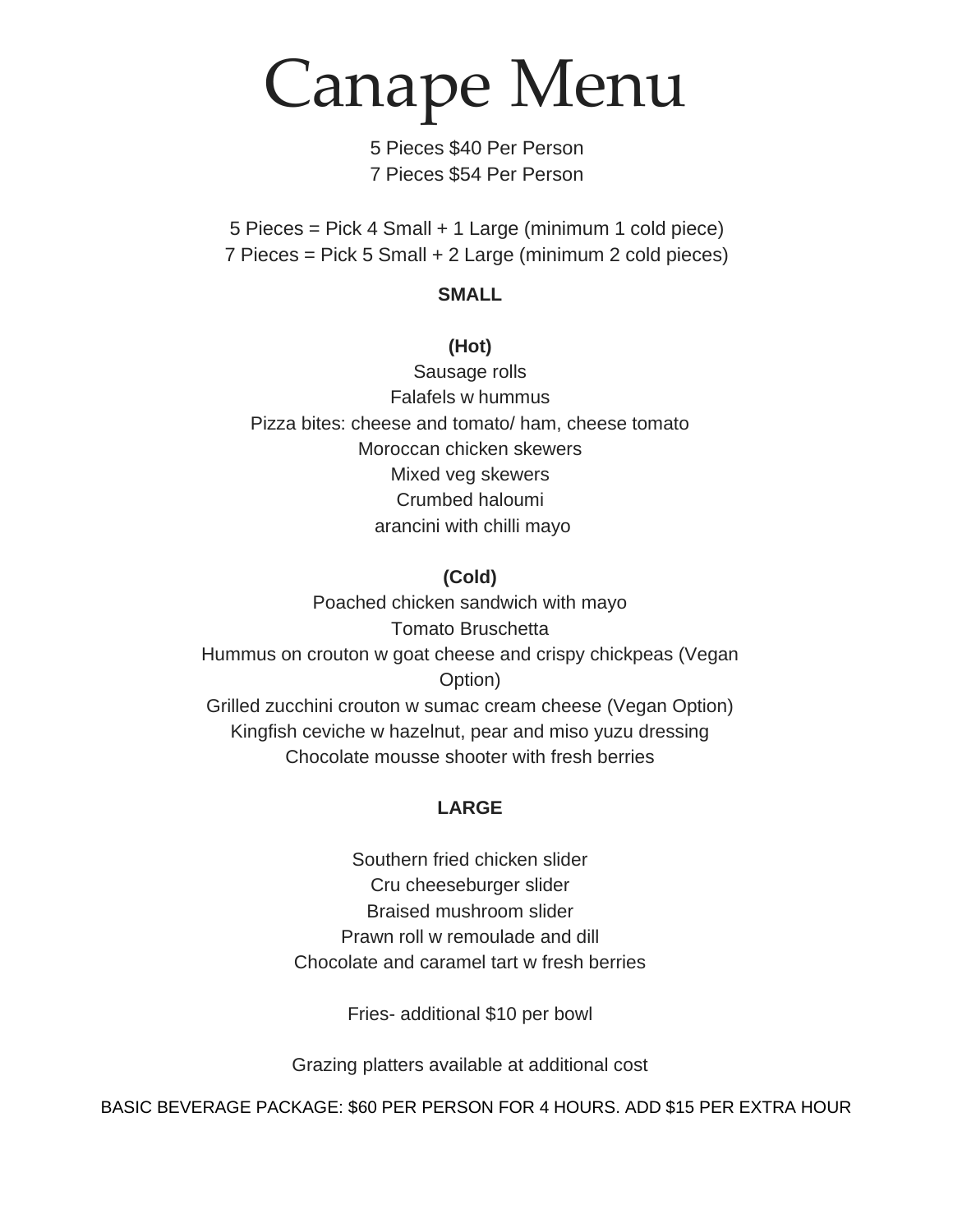# Grazing Packages

Our Platters are created for guests to enjoy before their sit down meal, or during a Canape Function to nibble and enjoy throughout the night.

Pricing of each package is based on a serving size for ten guests.

\$60 Dips and bread platters

\$80 Roasted veg platter

Cured meat platter

\$100 Fried calamari platter

Cheese platter

Fruit platter

Dessert platter

3 point sandwich platter (\$120)

Roast Pork (\$150)

Roast Beef (\$1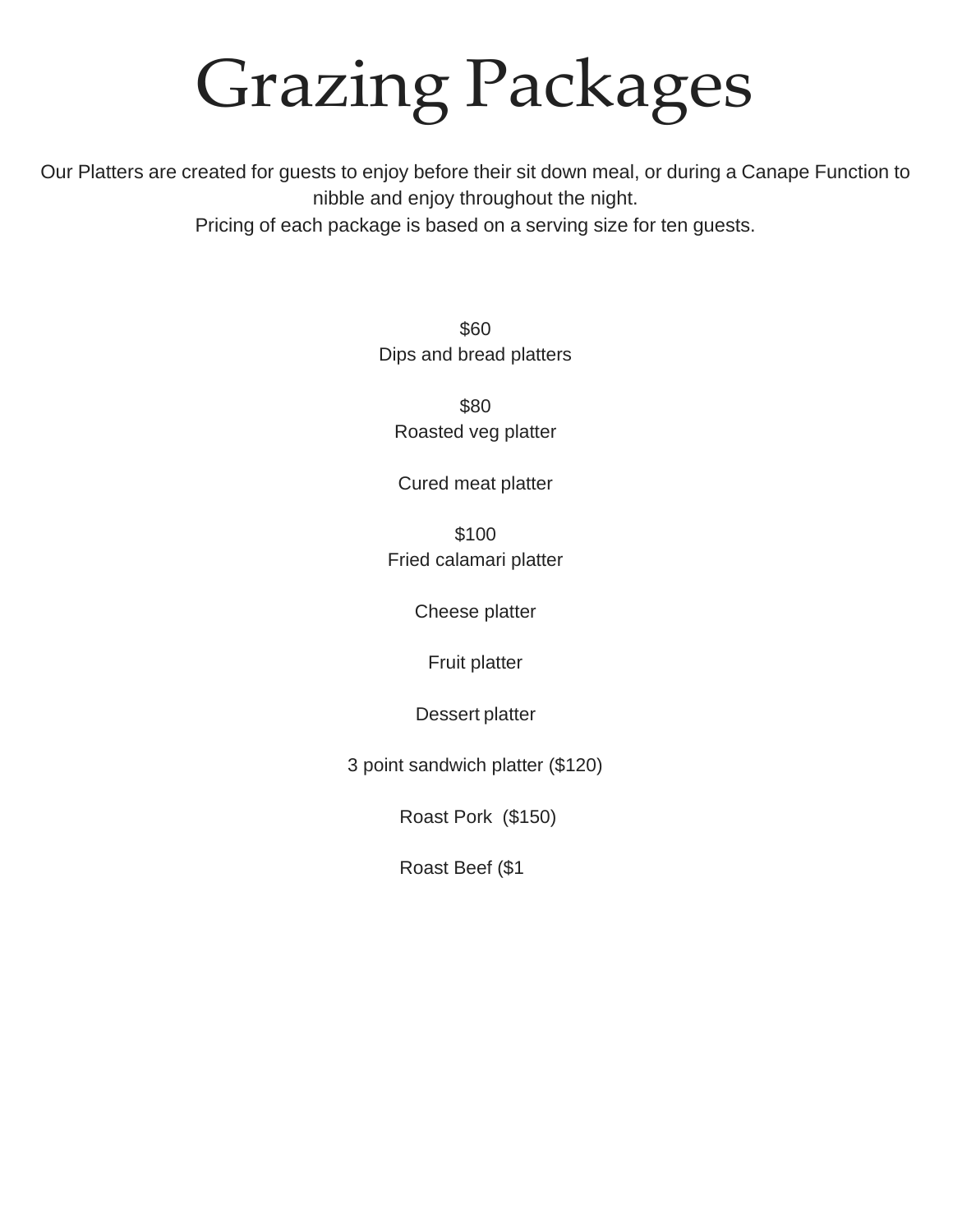## Kids Birthday Package (4-11)

2 hours 9am-11pm / 1pm-3pm

\$20 pp Min groups of 15

#### MENU

Sausage rolls

Pizza bites: cheese and tomato/ ham, cheese tomato

Fairy bread

Fries- additional \$10 per bowl

Unlimited soft drinks (lemonade, Raspberry lemonade)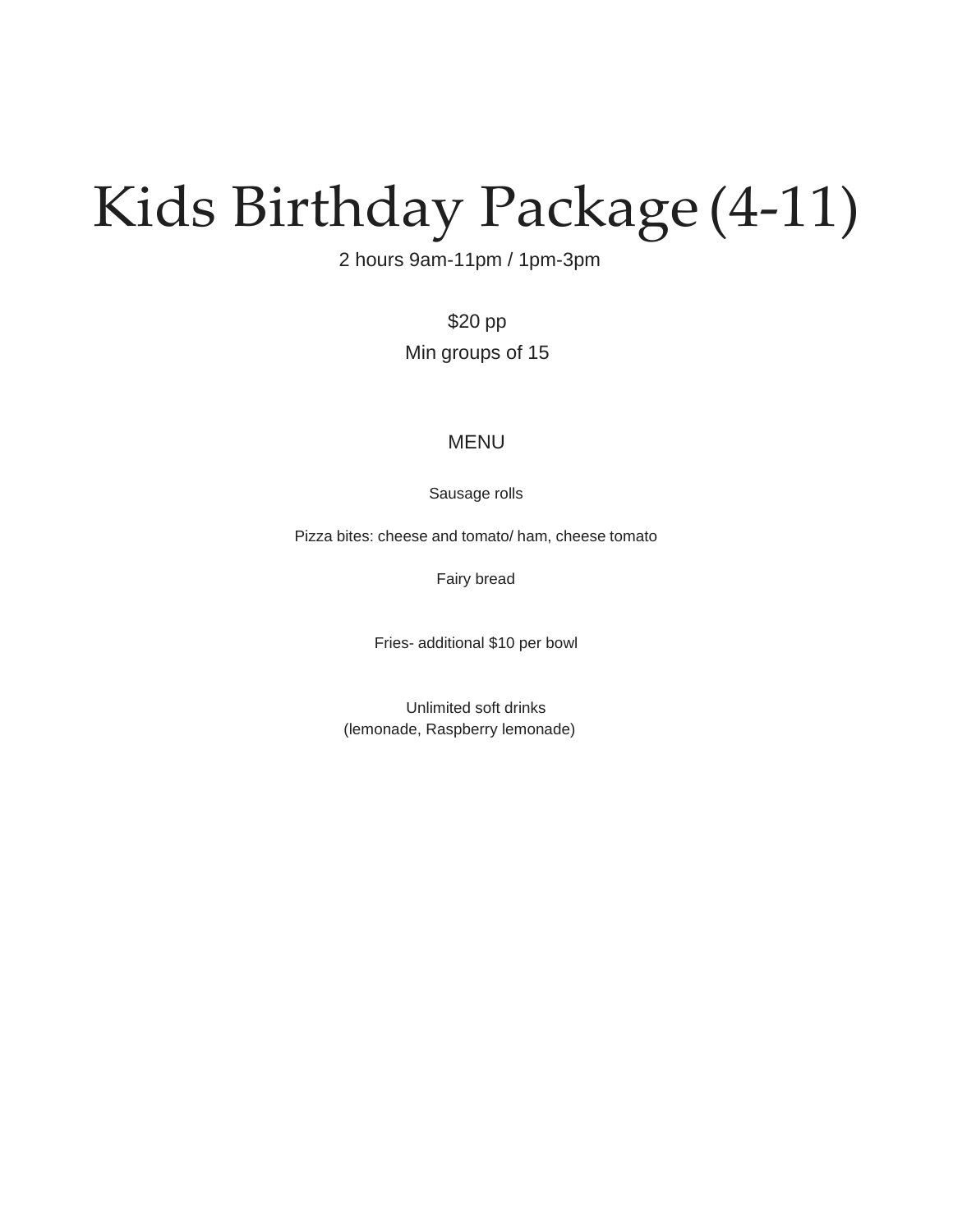# Beverage Packages

Basic Package: \$45.00 per person (for three hours) Add \$15 per extra hour. Premium Package: \$55 per person (for three hours) Add \$20 per extra hour.

### **Basic**

- CRU *Pinot Grigio, Victoria*
- CRU *Sangiovese, Victoria*
	- CRU Prosecco
- Beer on Tap (seasonal)
	- Soft Drink

### **Premium**

- *Pinot Gris, Ocean Eight*
	- *• Chardonnay, Victor*
		- *• French Rose*
		- *• Shiraz, Danger*
	- House Prosecco
- Beer on Tap (seasonal)
	- Soft Drink

### **Dry**

- *Non alcoholic White*
- *Non alcoholic Red* 
	- *Non alcoholic Prosecco*
- *Non alcoholic Beer*
	- *Soft Drink*

CRUDO is happy to offer groups under 50 people on canape packages to purchase drinks on consumption (no package required, minimum bar tab \$1,000)

Set Dinner Menus may use Beverage Package orbeverage on Consumption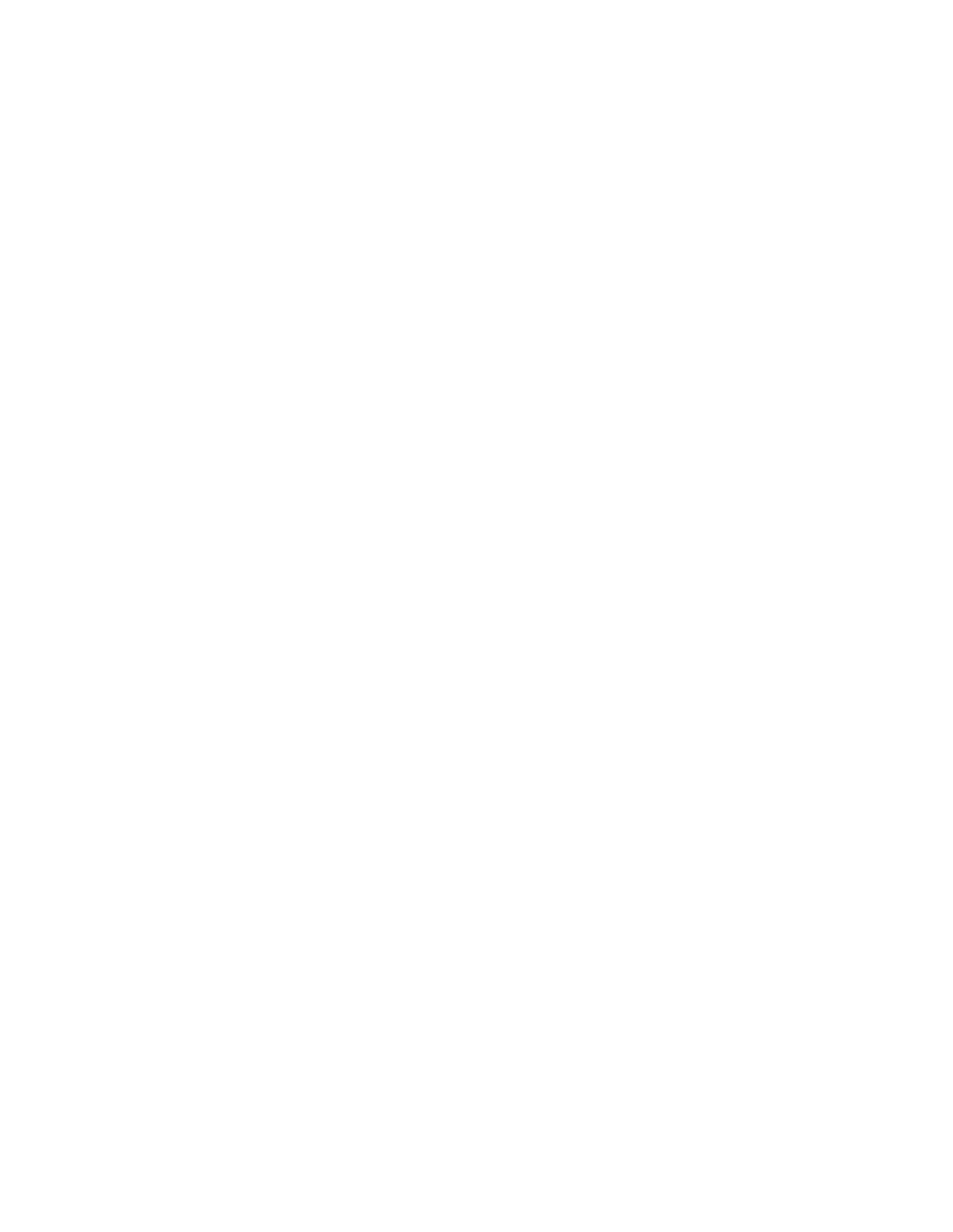## Terms & Conditions

#### Function / Event is not secure until this document is signed and returned to CRU

#### 1. CONFIRMATION OF BOOKING

**Bookings are ONLY confirmed when a deposit is paid** to the Functions Coordinator or Manager. Deposit must be paid cash, Credit Card, or BSB Direct Deposit. 20% of quote is required to confirm booking. Booking is confirmed oncedeposit is processed. **Bookings are held for 48 hours, if no deposit is made the booking will be cancelled.**

#### **Terms and Conditions must be signed and returned with payment of deposit.**

#### 2. CONFIRMATION OF MENU AND FINAL NUMBERS.

Menu selections must be made 14 DAYS prior to booking. Please alert Functions Coordinator of any allergies or dietary restrictions BEFORE final menu is confirmed. If final menu is not selected before 14 days, CRU will select menu for Function. Final numbers must be given to Cru 5 DAYS PRIOR TO THE FUNCTION DATE. Once final numbers are received, there are NO CHANGES accepted to that number. If your number of attendees is reduced, you are still required to pay for number given, even if all attendees are not at the function. Please understand that there can be no exceptions to this policy.

#### 3. PRE-ORDER REQUIREMENTS

Pre-Orders are required for:

- a. Breakfast Menu over 10 guests
- b. Lunch Menu over 25 guests

c. Dinner Menu (during lunch service) - over 12 guests

Pre-Orders must be received 4 DAYS BEFORE

#### EVENT

Wine and Drink selections are required for groups of 10+. If no pre selection is made (4 days prior to the event), CRU will select for the group. Wine selections will not be allowed on the night.

#### 4. ADMINISTRATION & BOOKING SURCHARGE

All bookings will incur a 5% SURCHARGE on the FINAL AMOUNT OF THE BILL. This surcharge is for admin and booking fees, and a room hire. Use of Private dining area always occurs a 5% SURCHARGE.

#### 5. HOURS AND FUNCTION TIMES

- a. BREAKFAST/LUNCH BOOKINGS: Functions available for up to 3 hours.
- i. Shed & Courtyard times either 8:00 am 12:00 noon or 12:00 noon 3:00pm
- b. DINNER FUNCTIONS:
- i. Functions at CRU must end by 11:00pm
- ii. The venue must be completely empty, and clear of guests at 11:00pm.
- c. Extra time will incur a charge.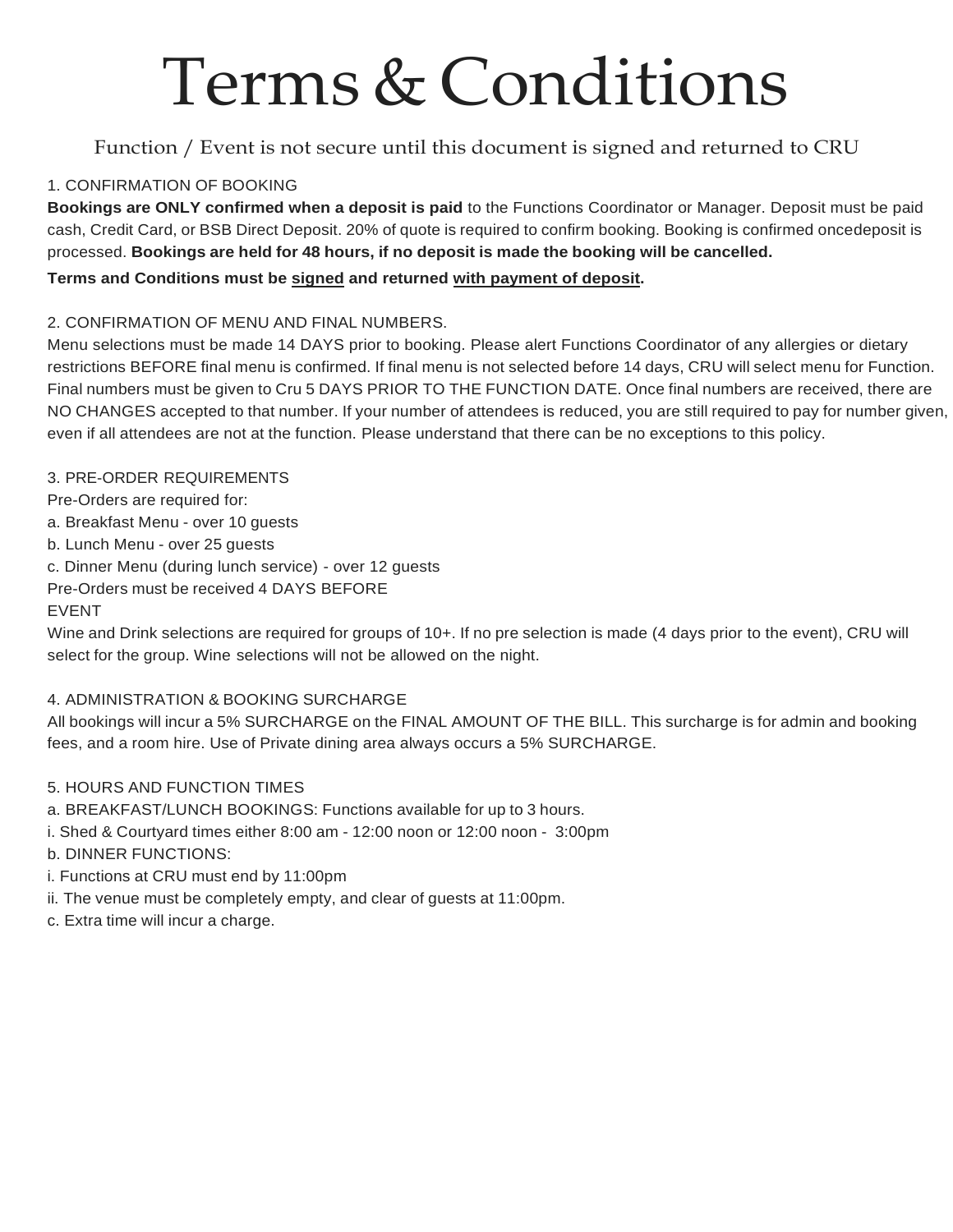# Terms & Conditions (cont.)

Function / Event is not secure until this document is signed and returned to CRU

#### c. LAST CALL:

- i. Last Call will be announced 30 minutes before finish of function.
- ii. Bar will close 30 minutes before function finishes.
- iii. Exceptions include beverage package, they will run the whole time paid for.

#### 6. FUNCTION SPACES

- a. Guests must stay within their booked function area.
- i. No guests allowed in the Cotham Road Laneway during function times.
- b. Guests must completely vacate premise by end time of function.
- i. Guests will be given a 15 minute warning before venue closes.

#### 7. NOISE & MUSIC

As we are in a residential area, noise level must be kept to a respectful level.

- i. No live music is permitted.
- ii. Music level must be approved by CRU
- iii. No yelling, screaming, hollering, raising of voices.
- iv. CRU reserves the rights to down turn/off any music and/or ask patrons to leave who are too loud.
- v. Music will be turned off 15 minutes before end of function.

#### DECORATIONS

NO confetti or loose decorations. All decorations MUST be taken home at the end of the event

#### 8. PAYMENT AND CREDIT CARDS

Full payment must be made 5 DAYS PRIOR OF DAY / NIGHT OF BOOKING. Account must be settled in full, nobalance remaining. No split bills. Organizer of Function responsible for collecting payment. In the case of damage occurring toproperty, all costs will be the responsibility of the client. Please note all Credit Card transactions incur a fee. 1.5% charge for Visa & Mastercard, 2.1% American Express.

#### 9. CANCELLATION

Notice of cancellation 15 days prior to the event, the deposit will be refunded in full. If cancellation notice is given within 14 days of event, the deposit will be forfeited.

#### 10. COVID

If new restrictions come into place, thus, affecting your event within 14 days, deposit money will be held for future credit – NO REFUNDS are given.